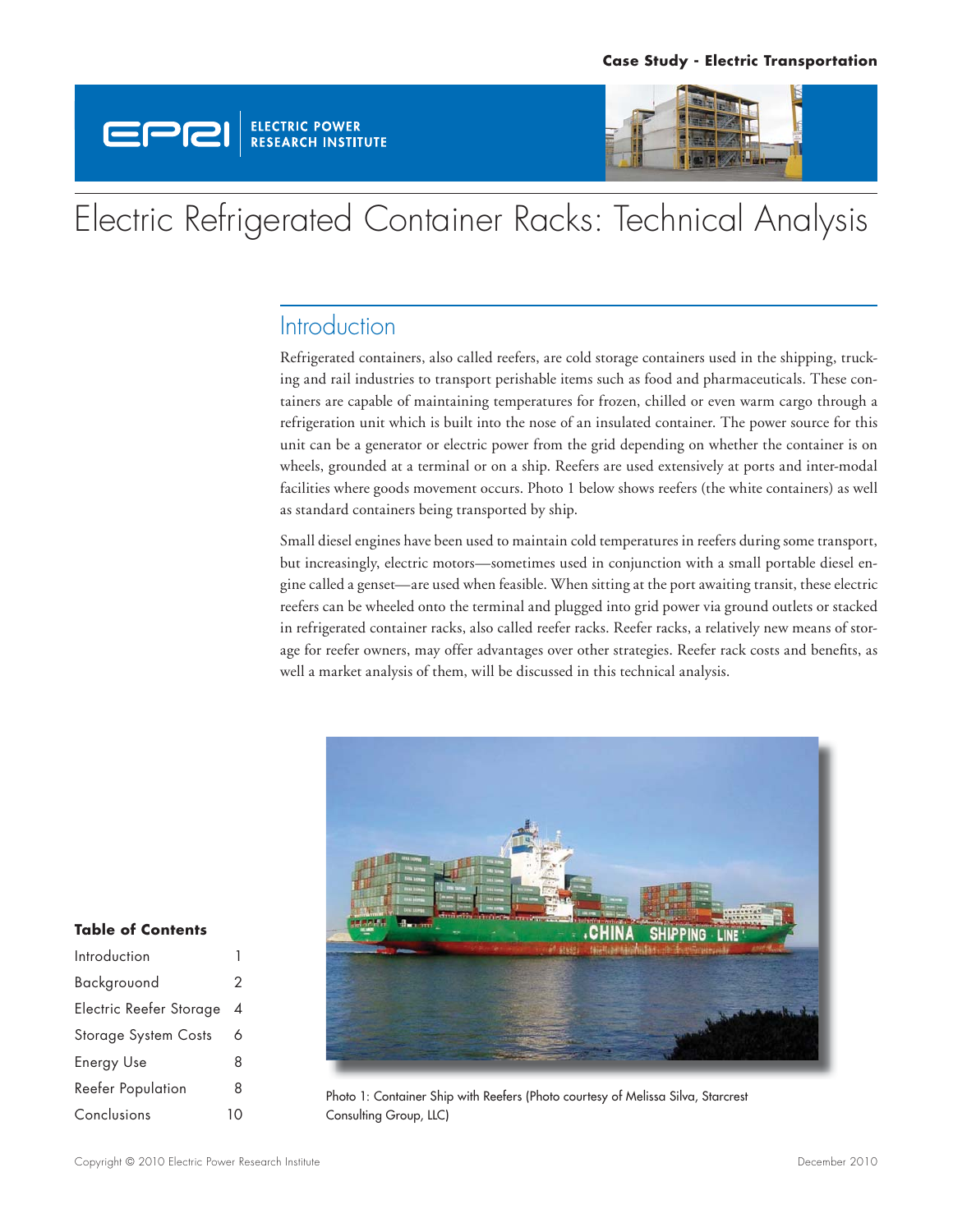### Background

Many container terminals at any given time have hundreds or thousands of reefers awaiting a ship, truck or train for export or import out of or into the area. Typically these reefers will wait for 24–72 hours with their engines running in order to maintain cold temperatures for the goods inside. Depending on how they are transported, reefers are powered by diesel engines or electricity.

#### **Diesel Reefers**

Diesel-powered reefers, or diesel reefers, have been the standard for perishable food truck transport in the U.S. With 2-liter engines ranging in size from 30 to 40 horsepower, these diesel engines are run anywhere from 1,000 hours to 7,200 hours per year depending on type of operation. For this study's purposes, we will assume an average use of 3,000 hours per year.

When powered by diesel generators, reefer containers can be major fuel consumers. At an average usage rate of 3,000 hours per year, annual diesel consumption would be 2,205 gallons per reefer per year (at an average rate of 0.735 gal/hr).<sup>1</sup> At a diesel price of \$1.87 per gallon, a total of \$4,123 is spent on fuel to run that reefer every year.<sup>2</sup>

Every gallon of diesel consumed is associated with harmful pollutants emitted by the diesel engines. Particulate matter (PM) from diesel exhaust has been of increasing concern because of respiratory issues linked to it. As of 2008, newly manufactured diesel reefer engines are becoming cleaner due to the U.S. Environmental Protection Agency's (EPA) Tier 4 engine standards, required for all transport refrigeration units (TRUs), the diesel engines that run diesel reefers. PM standards for a 25–50 horsepower engine, for example, were substantially reduced for Tier 4 engines, from 0.6  $g/$ kWh to 0.03 g/kWh.3 However, given the life cycle of an average TRU of 7-15 years, there are many Tier 2 TRUs still operating. For a facility operating 1,000 Tier 2 diesel reefers an average of 3,000 hours each year, annual PM emissions from these reefers are estimated to be 24.4 tons and annual carbon dioxide  $(CO_2)$  emissions are estimated to be 29,330 tons per year.<sup>4</sup> This compares quite significantly to the average passenger vehicle, which emits about 5 tons  $\mathrm{CO}_2$  per year. $^5$ 

Diesel reefers can also be associated with inefficiencies, as a diesel engine is required to be in a constant state of operation in order to keep the container cool. Reefers have two primary cycles of operation:

- Pull-down mode—rapidly getting the reefer down to the desired temperature for preloading or when it is first loaded
- Maintenance mode—continuous maintenance of desired temperature

Pull-down mode accounts for a very small percentage of a reefer's operational cycle—as little as 5% according to some reports, yet requires the majority of the engine power.<sup>6</sup> During pull-down,

**At a diesel price of \$1.87 per gallon, a total of \$4,123 is spent on fuel to run that reefer every year.2**

<sup>1</sup> Electric-Powered Trailer Refrigeration Unit Market Study and Technology Assessment. Prepared by Shurepower for NYSERDA. June 2005.

<sup>&</sup>lt;sup>2</sup> based on the 2009 national average for commercial/institutional ultra low sulfur no. 2 diesel at \$1.87 per gallon. www.tonto.eia.doe.gov

<sup>3</sup> www.epa.gov/nonroaddiesel

<sup>4</sup> Sam Wells, Starcrest Consulting Group, LLC

<sup>5</sup> www.epa.gov/oms/climate

<sup>6</sup> Electric-Powered Trailer Refrigeration Unit Market Study and Technology Assessment. Prepared by Shurepower for NYSERDA. June 2005.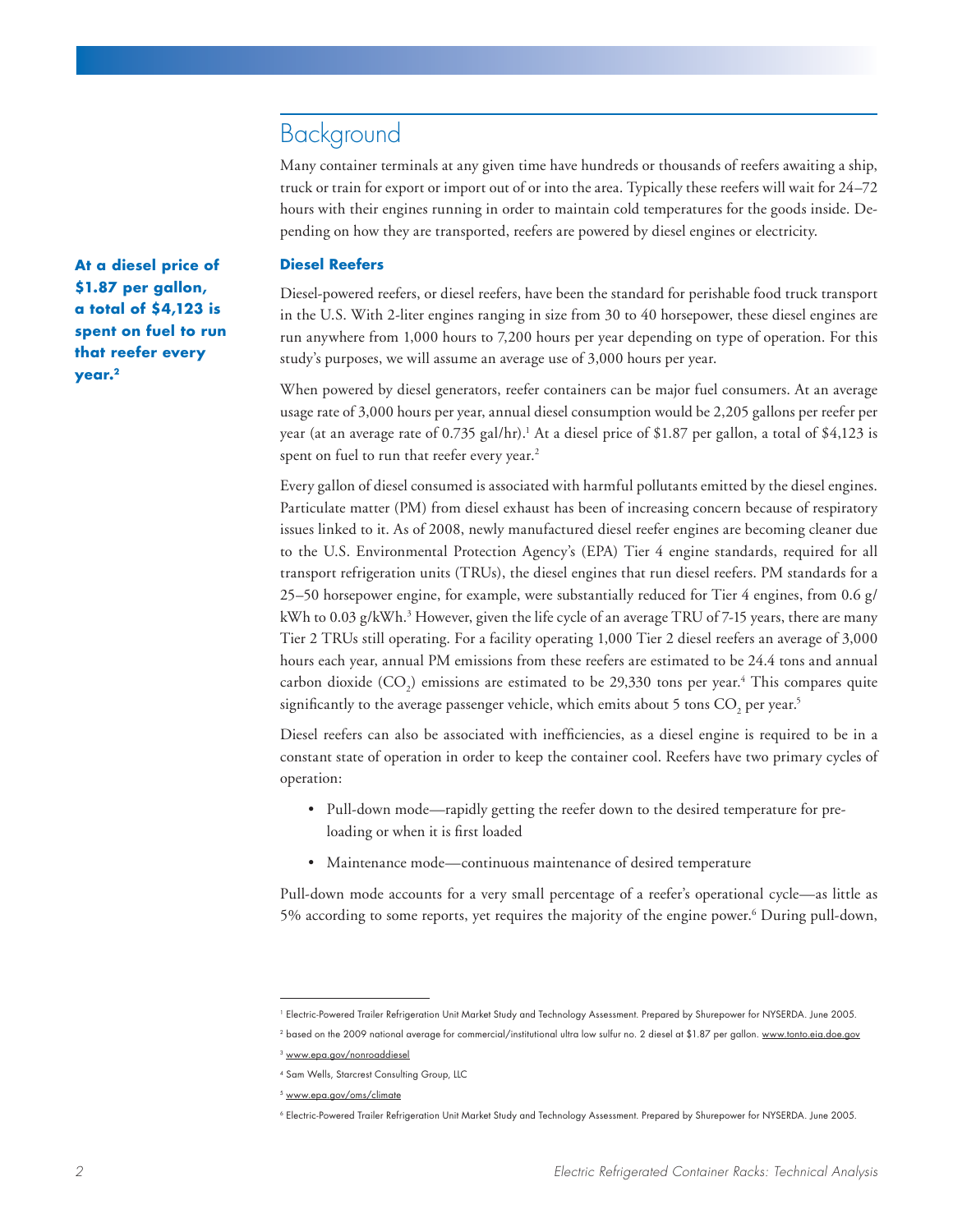a diesel engine on a reefer will consume an estimated 1.4 gallons of diesel per hour. Maintenance mode accounts for the majority of a reefer's operation. During this phase, a diesel reefer engine will consume an estimated 0.7–0.9 gallons of diesel per hour depending on the reefer model and use.

#### **Electric/Hybrid Electric**

Electrically powered reefers, or electric reefers, used extensively in the shipping industry, are powered by electrically driven components, which are in turn powered by electricity. When stationary at the dock, these units are plugged into grid power at an electrical terminal, and when in motion on a ship, they are powered by a ship's electricity generators. When moving over the road, reefer containers require a mobile power source, or genset. An alternative to a full electric reefer is the hybrid electric reefer in which a small diesel engine serves as the source of power when electric power is not available.

Electric reefers typically operate on 400 volt, 32 AMP, 3-phase, 60 Hz power with a maximum electrical load of 18 kVA. Step up power transformers can be used if either 308 VAC or 230/240 VAC power sources are present. Depending on cargo and temperatures, a high capacity electric reefer uses, on average, 12–15 kWh of electricity in pull-down mode and 2.25 kWh during normal operation, for an average of 2.8875 kWh per hour.7

There can be several advantages to electric reefers compared to diesel, including:

- Reduced operational costs
- Lower emissions
- Reduced maintenance costs

Although the capital costs of electric compared to diesel reefers may be higher—as much as 10% higher when comparing the purchase prices of the two—this cost premium has been estimated to be recouped quickly with operating cost savings, depending on electricity and diesel pricing. At the 2009 national average commercial/institutional price of no. 2 ultra low sulfur diesel at \$1.87 per gallon of diesel<sup>8</sup> and the July 2010 national average commercial retail price of electricity at 10.70 cents/kWh,<sup>9</sup> annual fuel costs associated with reefer operations can be four times as high with diesel compared to electricity (Table 1).

| Table 1. Annual Fuel Costs: Electric verses Diesel Reefer |                      |                        |  |  |
|-----------------------------------------------------------|----------------------|------------------------|--|--|
|                                                           | <b>Diesel Reefer</b> | <b>Electric Reefer</b> |  |  |
| Average Fuel/Electricity Usage                            | 0.735 Gal./Hour      | 2.8875 kWh/Hour        |  |  |
| Average Hours Operated/Year                               | 3,000                | 3,000                  |  |  |
| Price                                                     | \$1.87/Gal.          | \$0.107/kWh            |  |  |
| Cost to Operate Annually                                  | \$4,123              | \$927                  |  |  |

Assumption: 95% maintenance and 5% pull-down

**There can be several advantages to electric reefers compared to diesel, including reduced operational costs, lower emissions, and reduced maintenance costs.**

<sup>7</sup> Ibid.

<sup>8</sup> www.eia.doe.gov

www.eia.doe.gov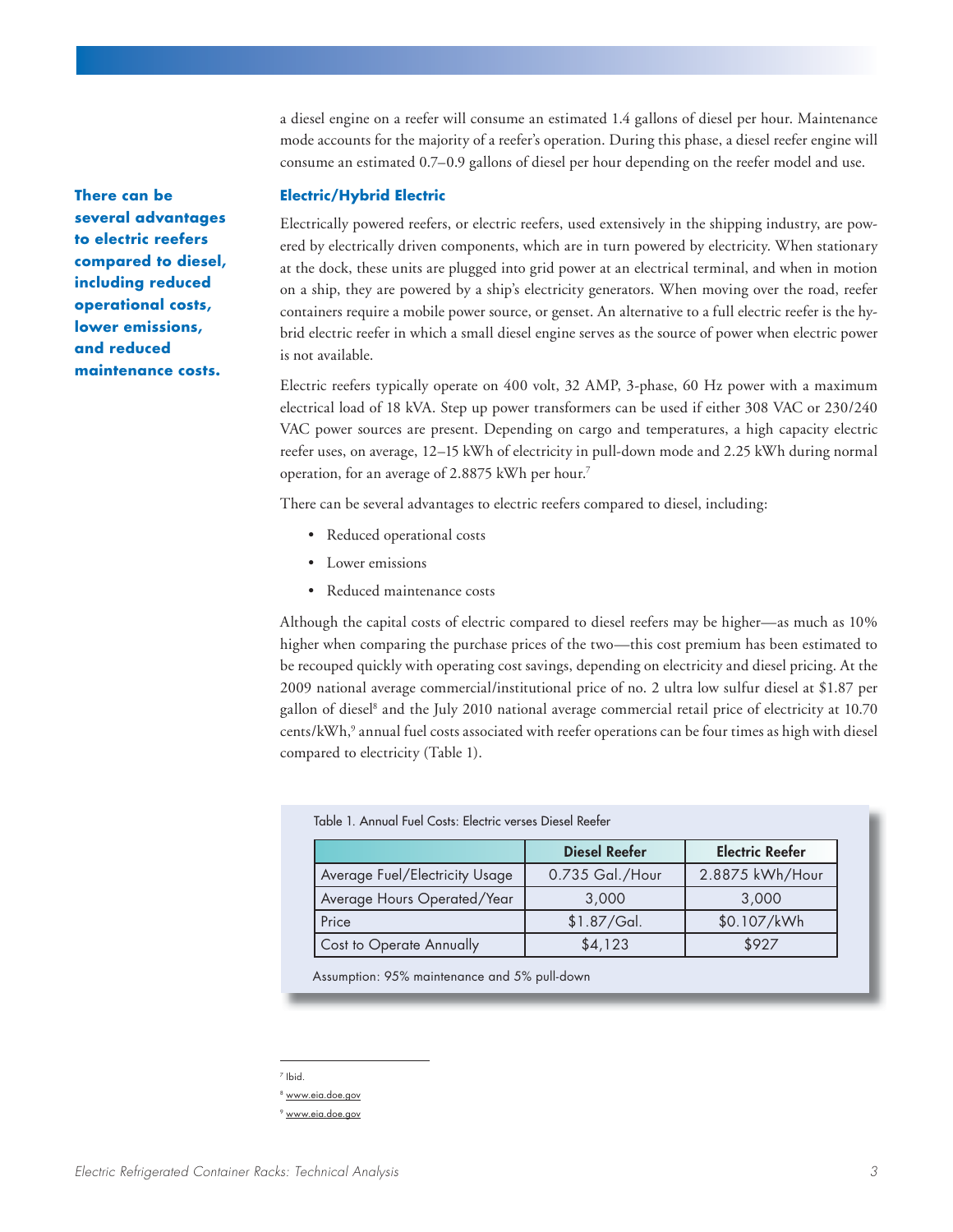In addition to fuel costs, there are land and lift costs associated with reefer operations at ports and inter-modal facilities. These costs, as they relate to electric reefers and the storage strategies that may be employed to keep cargo cold while reefers are awaiting transport at ports, will be discussed in the next section.

**This strategy allows for approximately two dozen electric reefers to be stacked in a rack, sharing electrical infrastructure and allowing for land**  space efficiencies.

## Electric Reefer Storage

Traditionally, electric reefers awaiting transport are parked lined up side-by-side at a port terminal, each plugged into their own electrical outlet. These containers typically have been wheeled into the terminal via truck chassis, or off-loaded from a ship by a crane and then wheeled to a parking spot by a yard truck where they are then plugged into grid power while they await further transport.

A relatively new alternative to wheeled reefer operations has come into play at some ports—the refrigerated container rack system, known simply as reefer racks. This strategy allows for approximately two dozen electric reefers to be stacked—commonly four high by six or seven wide—in a rack, sharing electrical infrastructure and allowing for land space efficiencies. Both of these strategies will be discussed further below.

### **Wheeled Reefer Storage System**

In a wheeled reefer export operation, refrigerated containers are delivered to the port or inter-modal facility by truck or train, are parked and plugged into an electrical outlet (Photo 2) at a parking slot on terminal for later pick up by a yard truck and ultimate loading onto a ship by a crane. A wheeled reefer import operation is similar, but actions are reversed. The wheeled operation requires relatively few movements of the container, from truck/rail to ship or vice versa, translating into lower operating expenses.



Photo 2: Wheeled Reefers Plugged in (Photo courtesy of John Ryan)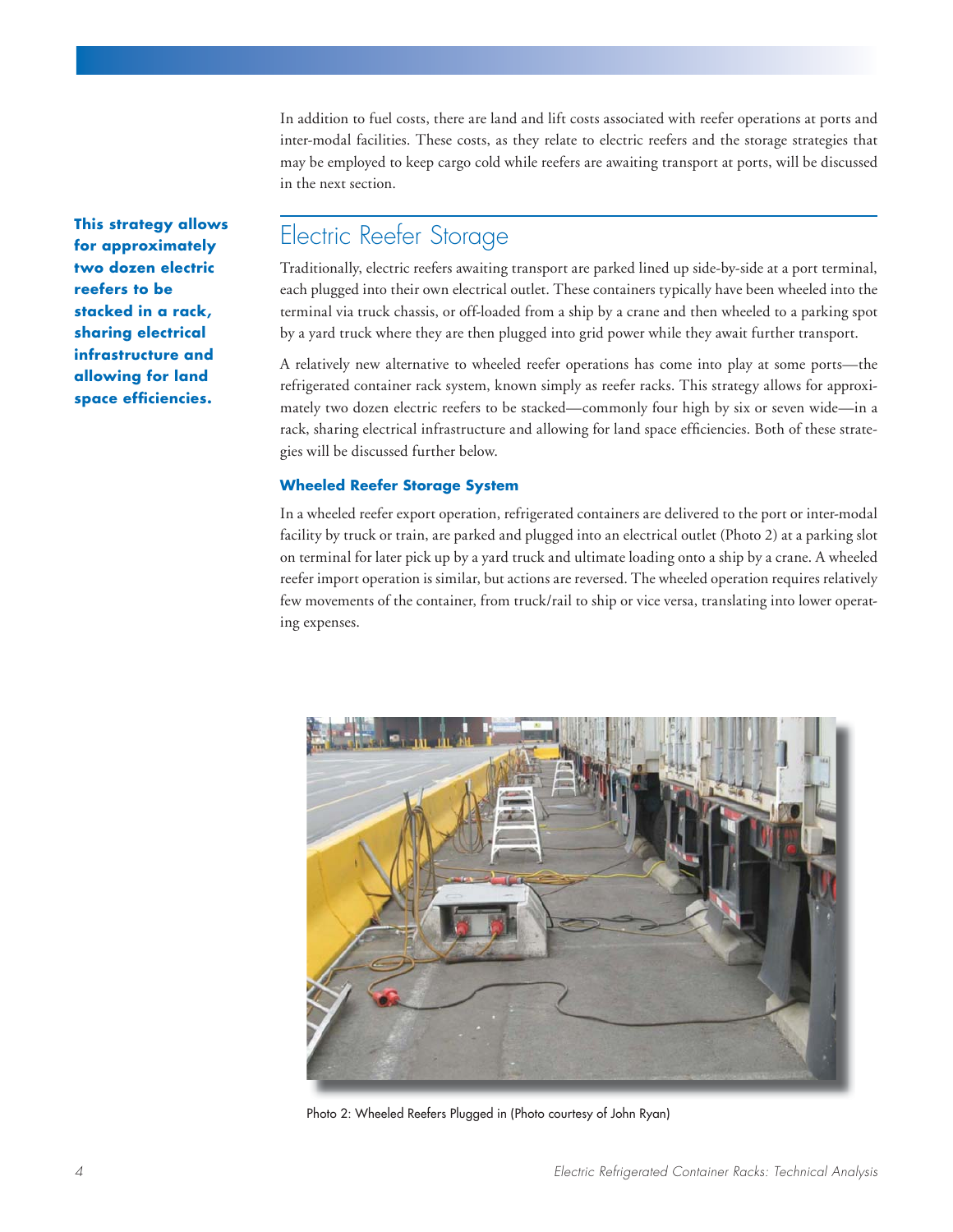In this type of operation, the port owns the land that the parking slots occupy and is responsible for developing and maintaining the electrical infrastructure associated with these slots. Typically ports charge for electrical usage at each slot, in addition to "rent", a fee for the use of these parking slots on a per day basis.

While operationally efficient, the wheeled electric reefer strategy is land-intensive, requiring a 10x40 foot land footprint for each 40-foot container parked. In the port industry, where land is often expensive and in short supply, any means of reducing land requirements translates to lower operating expenses.

#### **Rack Storage System**

The reefer rack system (Photo 3), an alternative reefer storage system, may offer such a savings, depending on land costs and type of operation. In an electric reefer rack system, instead of being driven to a parking spot by a truck, the electric reefer to be exported is dropped off by the truck/train and then placed by a container handler (e.g., top pick or rubber tired gantry crane) into one of two dozen spaces in a custom-built rack that may hold 22–26 electric reefers. The reefer is then plugged in and awaits loading onto a ship. Later, it is removed from the rack by a container handler and transferred to yard truck and then to a crane which then loads it onto ship.

The reefer rack, because it is custom built, can accommodate any sized refrigerated container. The rack's electrical system is centralized at one end of each rack, simplifying access for maintenance and hook up. Each of the rack parking slots has its own electrical hookup, which workers access via platforms and ladders.

Although it requires additional handling compared to the wheeled system, the reefer rack has the advantage of being land efficient, taking up a footprint of 320 square feet for four 40 foot containers, compared to a 400 square foot per container footprint associated with a wheeled system. Where land costs are high, this footprint savings can translate into cost reductions for reefer owners who pay rent on reefer parking spaces.



Photo 3: Reefer Rack System (Photo courtesy of John Ryan)

**The rack's electrical system is centralized at one end of each rack, simplifying access for maintenance and hook up.**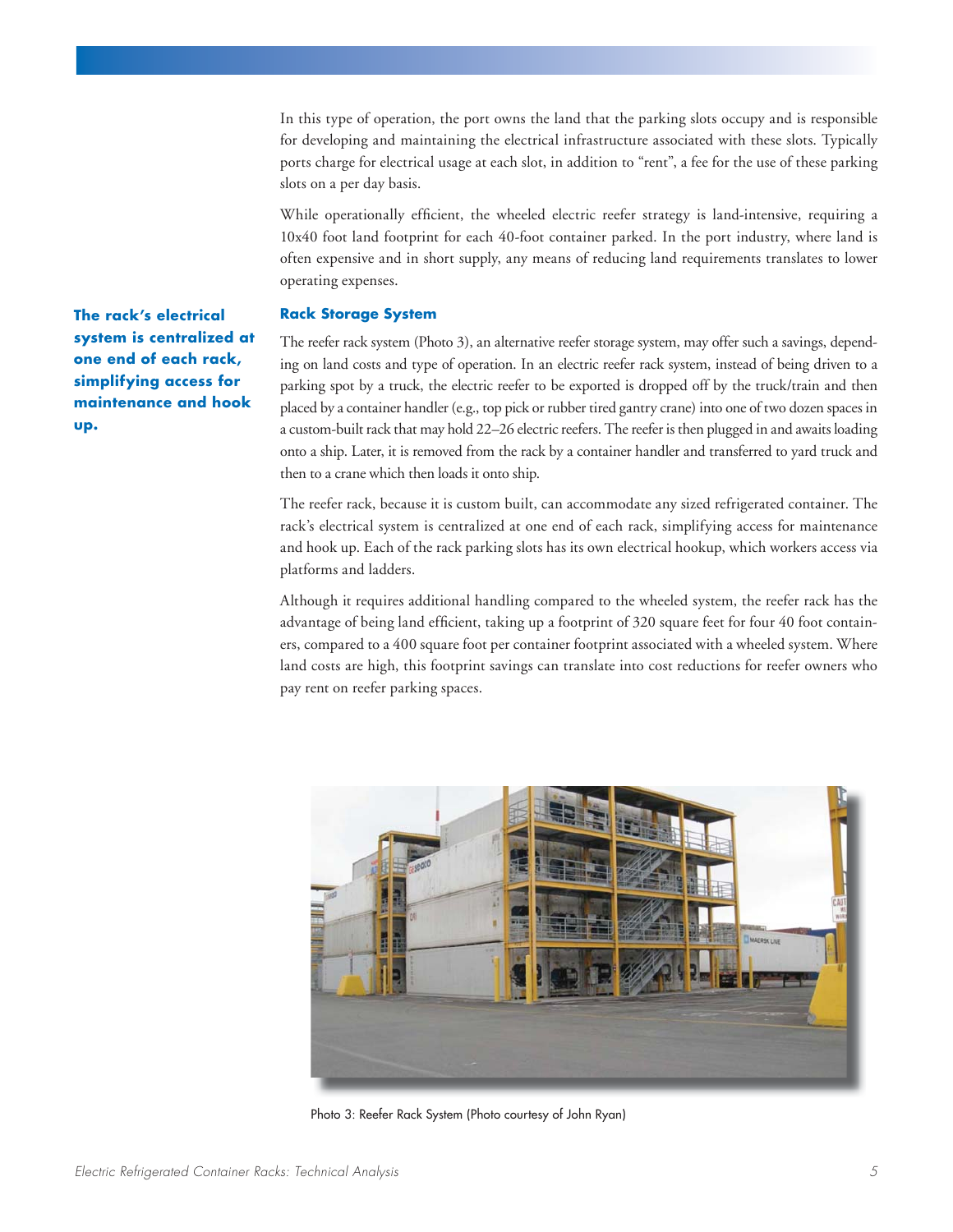#### **Storage System Costs**

In any reefer storage strategy, typically a port will own the parking spot—whether it be in a rack or on the ground—and will charge shipping companies a storage fee in addition to passing on electricity costs associated with running the reefers on grid power. As such, capital costs to develop and supply electrical infrastructure to these parking slots are generally the responsibility of the port.

In addition to capital costs, every reefer entering or exiting a port or inter-modal facility has operating costs associated with it. These costs are related to how many lifts—and thus labor—it takes to move a container onto or off of a ship. Both the capital and operating costs associated with reefers will be discussed further below.

#### *Capital Costs*

Purchase prices for the reefer rack system are not published, and are dependent on specifications of each use. At the Port of Savannah, \$2.3 million was spent on its first 10 reefer racks.<sup>10</sup> This included electrical infrastructure associated with the racks. These numbers are consistent with costs at the Port of Oakland, where bids to complete their racks ranged in price from \$120,000 to \$216,000 each.<sup>11</sup> On the low end of this scale, this equates to \$4,286 per slot if the rack system has 28 spaces.

In a wheeled operation, installation costs of approximately \$1,250 per electrical outlet have been estimated,12 including basic electrical infrastructure but not major electrical upgrades such as transformers, etc. Lower capital costs for a wheeled operation compared to a rack operation are primarily due to there being no need for structural framing as in a rack system. In general, electrical infrastructure for the rack and wheeled systems are similar, with substation, switch gear, plugs, enclosures and other ancillary equipment for both modes of operation.

In addition to the above capital costs, major electrical infrastructure upgrades may be required in some cases for both the wheeled and rack systems, depending on the existing conditions and new specifications.

#### *Operating Costs—Lift*

As described above, in a wheeled operation, three primary container movements are required to move a reefer from the truck/train to, ultimately, the ship or vice versa (Table 2). Each of these movements is associated with a labor cost, for which the terminal itself is responsible for only the latter two movements, averaging \$200 per container.<sup>13</sup>

In a rack operation, two additional moves are necessary on the terminal end (Table 2), for a total of four container moves that the terminal itself is responsible for. These two additional moves bring the terminal container handling cost per container to \$290, an increase of 45% compared to wheeled operation.<sup>14</sup>

#### *Operating Costs—Land*

Although lift costs for wheeled operations have the advantage over rack operations, the other portion of operating costs—land—may give rack operations the advantage. Land costs in a reefer

**In general, electrical infrastructure for the rack and wheeled systems are similar.**

<sup>10</sup> Rich Cox, Georgia Ports Authority.

<sup>11</sup> Electric Technology Feasibility Study, California Air Resources Board, August 2009.

<sup>12</sup> Electric-Powered Trailer Refrigeration Unit Market Study and Technology Assessment. Prepared by Shurepower for NYSERDA. June 2005.

<sup>13</sup> Steve Hessenauer, Nautical Systems, Inc.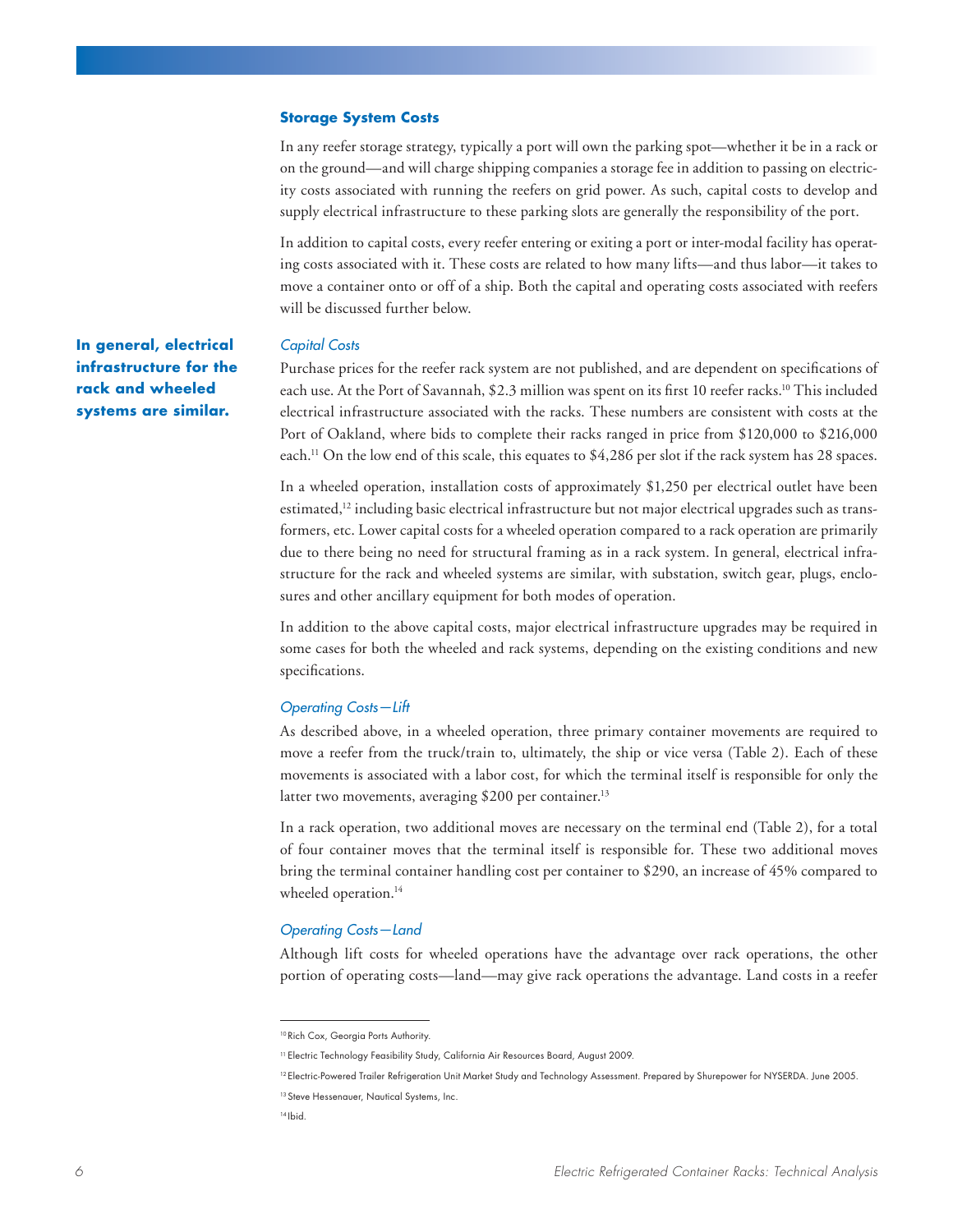| Wheeled                  | Rack                                         |  |
|--------------------------|----------------------------------------------|--|
| 1) Truck to Parking Spot | 1) Truck to Container Handler                |  |
| 2) Yard Truck to Crane   | 2) Container Handler to Rack                 |  |
| 3) Crane to Ship         | 3) Container Handler from Rack to Yard Truck |  |
|                          | 4) Yard Truck to Crane                       |  |
|                          | 5) Crane to Ship                             |  |

Table 2. Container Moves Required for Wheeled verses Rack Export Electric Reefer Operation

operation are incurred when each electric reefer is parked and plugged in. Reefers occupy premium land and for that space, users are charged "rent", as well as utility fees for electricity used. At ports where land is in short supply, rent can be charged at a premium. On average, reefer spaces are charged out at \$0.21 per square foot per day.<sup>15</sup> In an export operation, a reefer has a layover, or is parked, for an average of three days. In a wheeled export operation, the land requirement for each container is 400 square feet (for a 40 foot container), for an average rent of \$84/day/container or \$252 per container for its three-day stay. In a rack operation, the land footprint efficiencies can make this side of the operating expense equation much more economical compared to wheeled systems. For each four containers (due to vertical stacking), a footprint of 320 square feet (for a 40 foot container) is required. For these four containers over a three-day stay, then, average rent would be \$201.60, or \$50.40 per container (Table 3).

#### *Operating Costs—Summary*

When looking at combined operating costs, including both lift and land expenses for an export operation, a reefer rack system can offer substantial cost savings. At the land rental price suggested above (\$0.21 per square foot), a wheeled export container would incur costs, including both lift and land, of \$452 over its three-day stay compared to a racked export container, with costs of \$340.40.

For terminals operators with thousands of reefers exported every year, this could mean substantial savings over the 15 year life of a reefer (Table 4). It is important to note, though, that although there may be savings realized in a reefer rack system for exports, imports may tell a different story.

| Table 3. Average Land Costs: Wheeled verses Rack Electric Export Reefer |                |             |  |
|-------------------------------------------------------------------------|----------------|-------------|--|
|                                                                         | <b>Wheeled</b> | <b>Rack</b> |  |
| Land Cost Per Square Foot                                               | \$0.21         | \$0.21      |  |
| Number of Days Parked                                                   |                |             |  |
| Square Foot Requirement Per Container<br>400                            |                | 80          |  |
| Average Land Costs Per Container for Three-Day Stay                     | \$252          | \$50.40     |  |

Based on three day stay for 40' container at \$0.21/square foot

<sup>15</sup> Steve Hessenauer, Nautical Systems, Inc.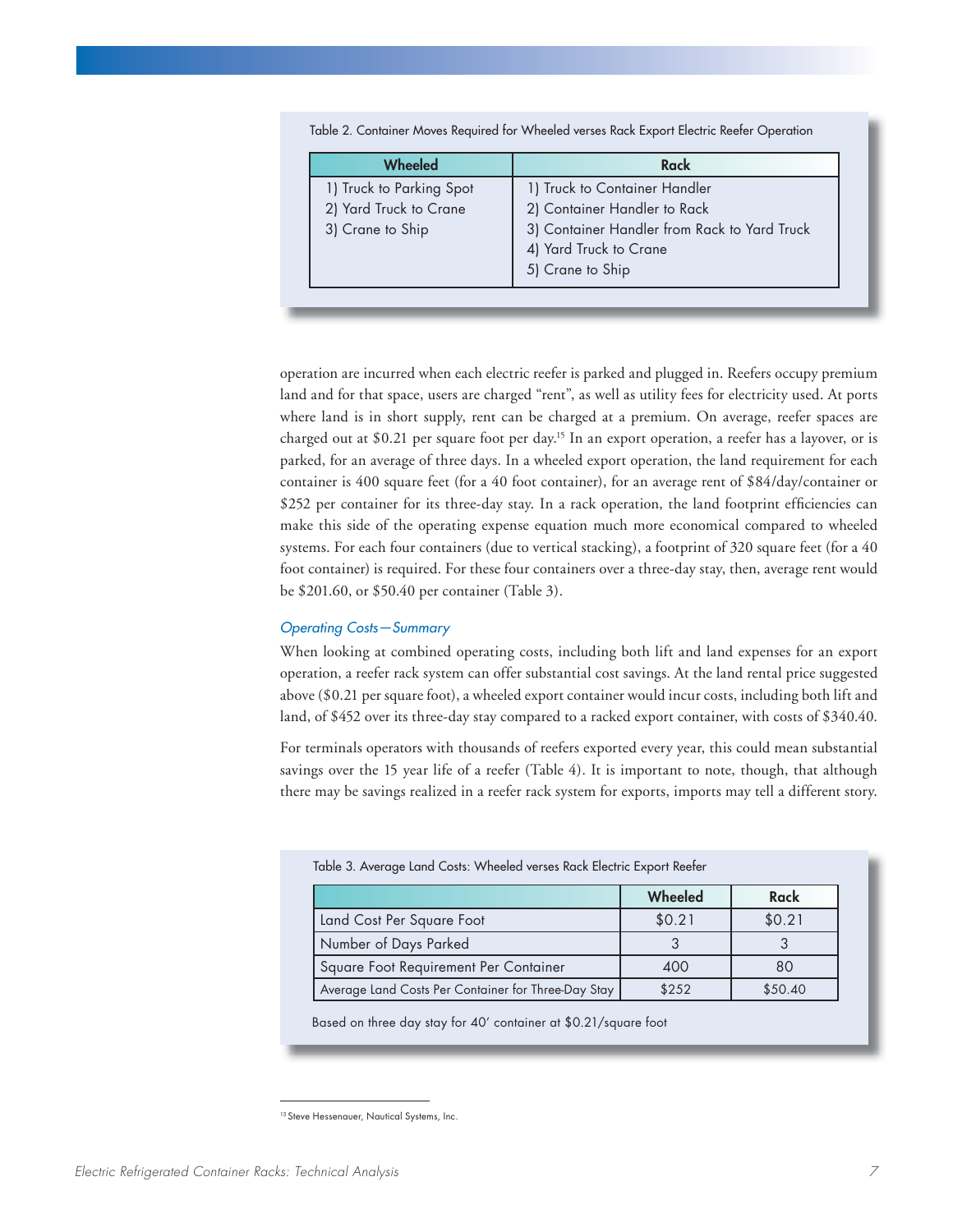| Table 4. Life Cycle Costs-A Single Electric Reefer Wheeled verses Rack |
|------------------------------------------------------------------------|
|------------------------------------------------------------------------|

|                              | Electric Reefer-<br>Wheeled | Electric Reefer-<br><b>Rack</b> |  |
|------------------------------|-----------------------------|---------------------------------|--|
| <b>Capital Costs</b>         |                             |                                 |  |
| Purchase Price               | \$20,000                    | \$20,000                        |  |
| Parking Infrastructure/Space | \$1,250                     | \$4,286                         |  |
| Total Over 15 Years          | \$21,250                    | \$24,286                        |  |
| <b>Operational Costs</b>     |                             |                                 |  |
| Fuel Costs/Year              | \$927                       | \$927                           |  |
| Land and Lift Costs/Year     | \$55,000                    | \$41,415                        |  |
| <b>Total Over 15 Years</b>   | \$860,000                   | \$659,000                       |  |

Assumptions: 40 foot container with a purchase price of \$20,000, operating 3,000 over a 365 day year; 15 year life; electricity costs of \$0.107; land price of \$0.21/square feet/day and three days stay; rack prices based on 28 slot rack at \$120,000; no inflation; 2.887 kW/ hour electricity usage.

Whereas the average export layover for a reefer is three days, an import reefer may have a shorter stay, typically 24 hours. This shorter stay results in lower land rental costs for import reefers compared to export reefers, and it is more difficult to offset the higher lift costs associated with rack operations when land costs come down substantially. Additionally, for ports that are not land constrained and where rent prices for reefer parking spaces are not as high as \$0.21/square foot, the cost benefits of reefer racks compared to wheeled systems may be less.

#### **Energy Use**

Although in the past, reefer connections were not standardized, today an international reefer standard—ISO 1496—exits that is 440 volt, 32 AMP.<sup>16</sup> Average electrical demand, depending on reefer specifications and use, is 3 kWh/hr during maintenance mode and 15 kWh/hr for pull down mode, with a maximum load of 18 kVA. Older reefer models may be 230 volt, 50 AMP.

## Reefer Population

Internationally, the fleet of shipping containers has been estimated to be 26 million twenty-foot equivalents (TEUs); approximately 6%, or 1.5 million TEUs, of these are electric reefers.<sup>17</sup>

Domestically, based on Year 2000 data and a conservative 1.3% growth rate, today's population of container truck-trailer units with refrigeration is approximately 300,000.18 Though increasing, a very small fraction of these are hybrid electric.19

<sup>16</sup> http://www.iso.org/iso/catalogue\_detail.htm?csnumber=3047

<sup>17</sup> Mike Stark, Thermo King

<sup>18</sup> California Air Resources Board. Airborne Toxic Control Measures for In-Use Diesel Fuel Transport Refrigeration Units (TRUs) and TRU Generator Sets, and Facilities where TRUs Operate. October 2003.

<sup>19</sup> Hartley, Paul. "Diesel-Electric Hybrid Reefers". Fleet Equipment. September 22, 2010.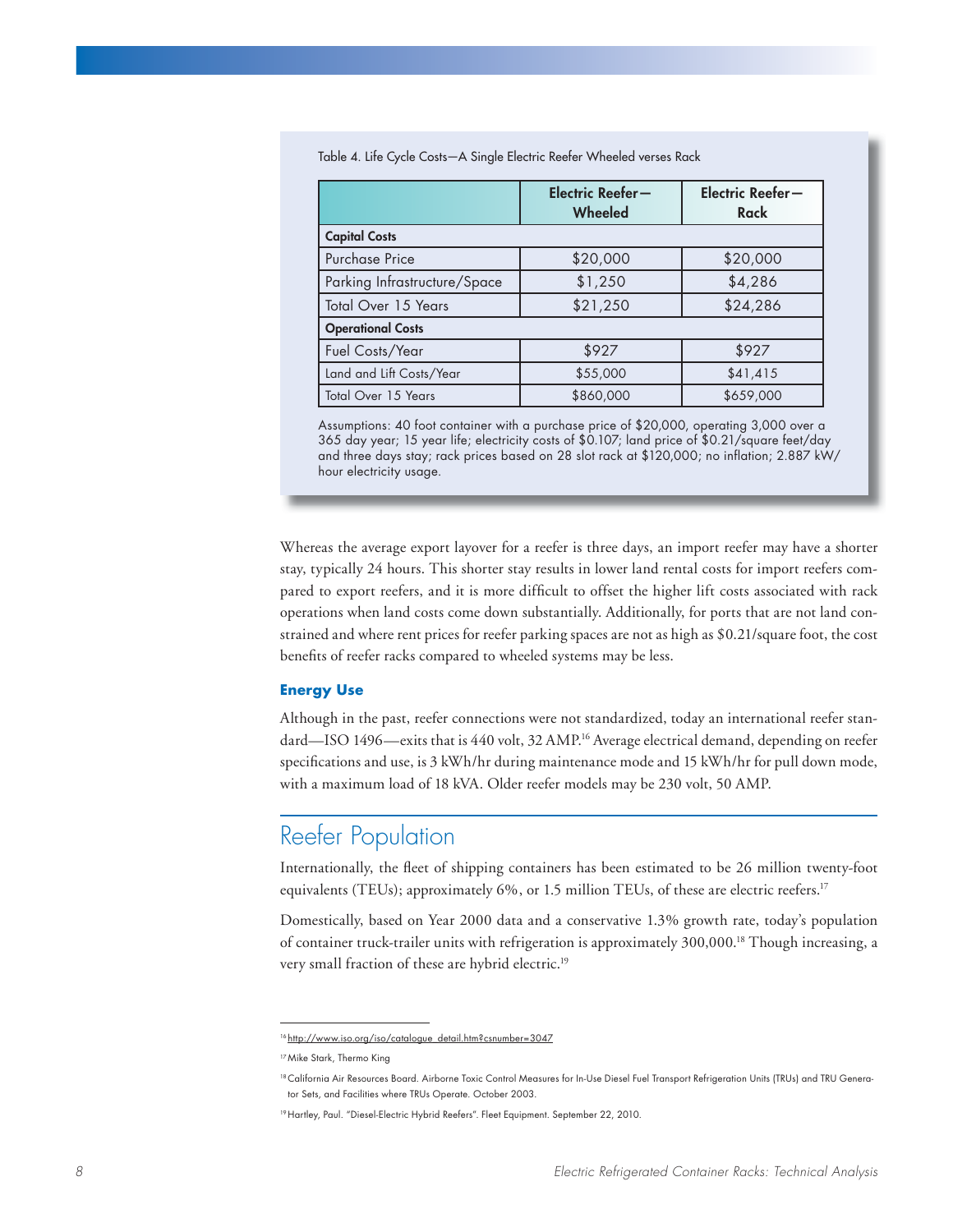Although diesel powered refrigerated containers are still the overwhelming majority in the trucking industry, containers capable of operating in electric mode are becoming more common as new models phase out older models and reefer operators are increasingly looking for cost savings and fuel flexibility as the price of diesel fluctuates. In the shipping industry, electric reefers are the norm, and as the refrigerated transport industry grows, so will the need for more reefers and more places to store them.

### **Snapshot Georgia Ports Authority, Port of Savannah Reefer Racks**

- Cargo volume at the Port of Savannah is up 120% in the past 6 years
- To better handle the refrigerated container portion of this growth, Savannah installed 44 reefer racks
- Savannah plans a total of 93 reefer racks at full build out
- Savannah spent \$2.3M on its first 10 racks
- The 44 racks hold 1,056 containers in 84,000 square feet of terminal space, compared to 422,000 square feet for a wheeled operation
- With 44 racks the switch from diesel to electric saves Savannah 2.4 million gallons of diesel annually



Reefer Racks at Georgia Ports Authority, Port of Savannah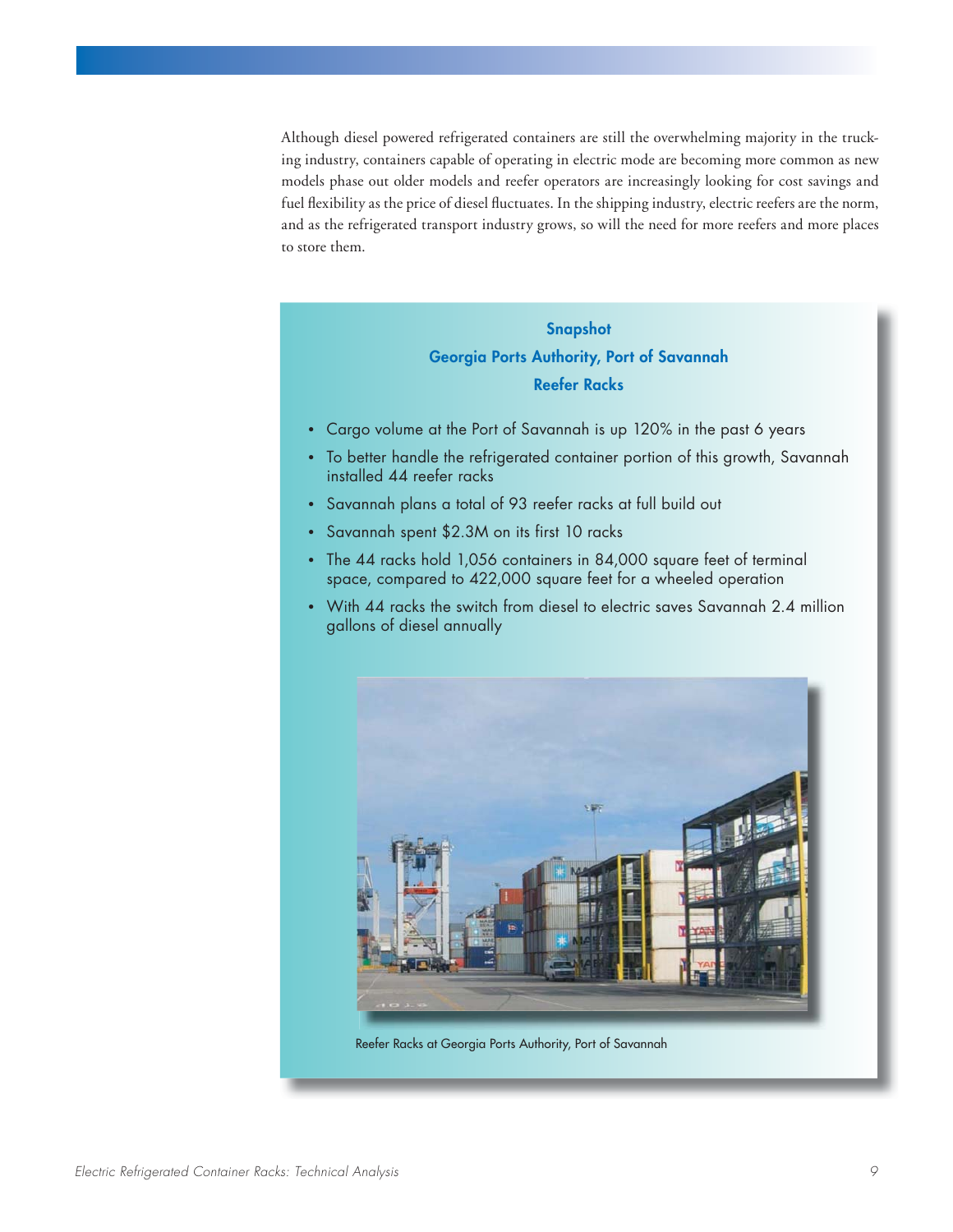Reefer racks can play an important role in this increasing electric reefer market share. Ports, partners with terminal operators in the goods movement industry, pass on potential cost savings to their tenants with more efficient container storage systems like the reefer rack. Today, electric reefer racks can be seen at several ports, including the Port of Savannah, the Port of Oakland, and the Port of New York/New Jersey.

### **Conclusions**

As the refrigerated cargo industry grows over the next decade as expected, there will be more reefers in use and a greater demand for reefer infrastructure. Ports, some facing land constraints and air quality pressures, will need to respond accordingly, by providing additional dedicated reefer storage. Reefer racks—with their benefits of land efficiency, centralized electrical infrastructure and potential cost savings—offer some ports and their tenants an advantage as they face this growth. Possible good candidates for an electric reefer rack system include ports facing land constraints, those with an export focus or those with longer reefer wait times for its imports.